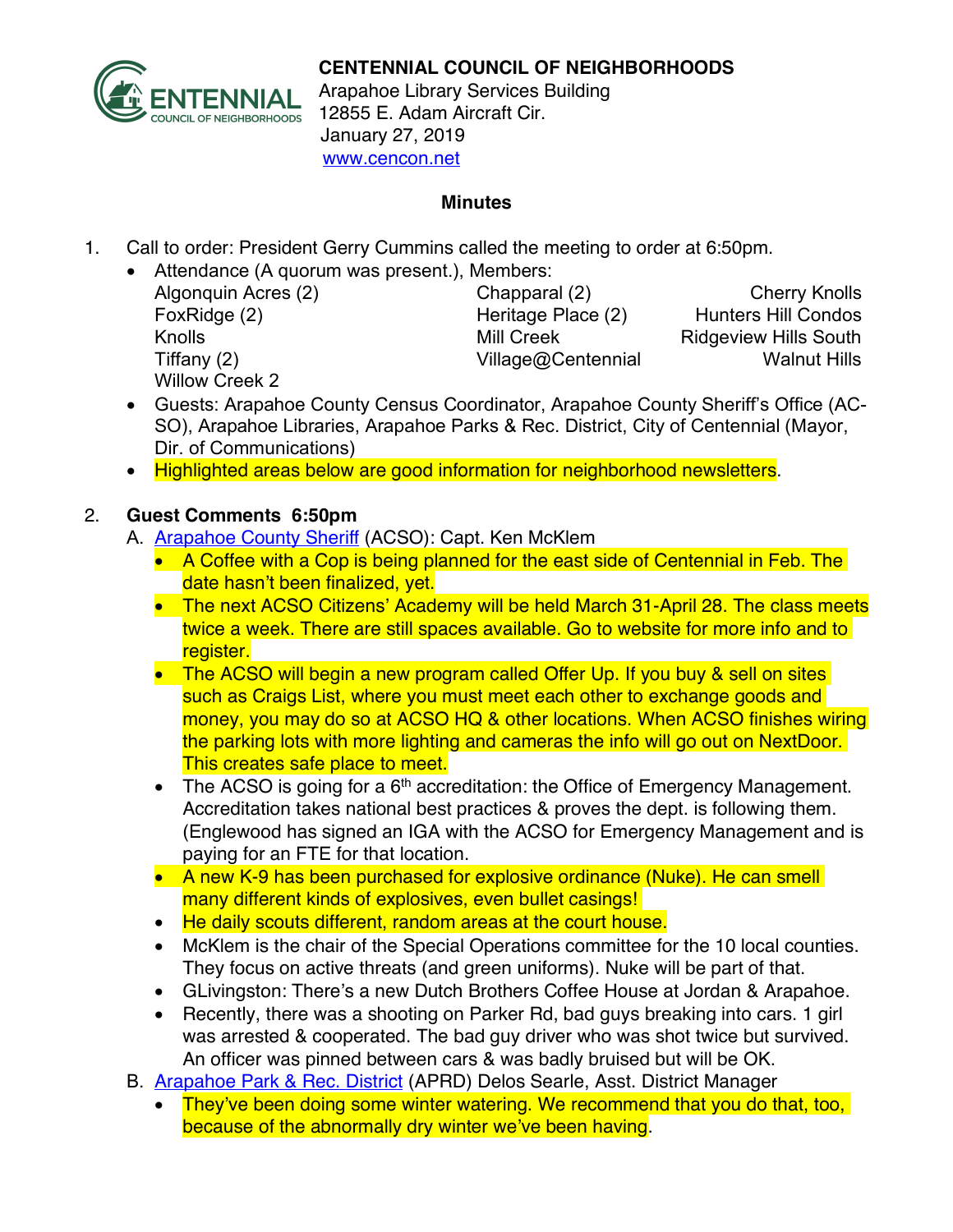- APRD has a project with Centennial at LookOut Park (5545 Riviera). There is an historic hill that was used by Native Americans to survey the land. APRD will build a staircase to the top. There is currently an ADA (ramp) trail going up that takes a while to climb. This will start in Sept.
- With Arapahoe County (ArapCo) Open Space money, APRD is building a trail connecting Eaglecrest HS to some open space. APRD did a phase 1; this will be phase 2.
- Piney Creek Hollow playground will be replaced with Centennial help. There will be some ADA compliant playground equipment.
- On 1/30, APRD will hold a long range planning meeting to discuss why the mill levy increase failed. APRD can't build much new because of the need to maintain what we already have.
- C. [Arapahoe Library District](http://www.arapahoelibraries.org/) (ALD): Holly Whelan, Manager of Smoky Hill, Eloise May, & Jail Libraries
	- There will be 2 author visits coming up.
		- o On 2/20, 7pm, Embassy Suites DTC (10250 E Costilla Ave.) *New York Times* best-selling author Tayari Jones will discuss her most recent book, *An American Marriage: A Novel*. This stirring masterpiece is an insightful look into the lives of 3 people separated by forces beyond their control. Jones is an A. D. White Professor at Large at Cornell University and the Charles Howard Chandler Professor of Creative Writing at Emory University. Her other books include *Silver Sparrow, The Untelling* and *Leaving Atlanta*. There will be a book signing after the talk, refreshments, and books for sale from the BookBar on site.
		- $\circ$  3/8, 2pm, at the Hilton Inverness Hotel, Susan Orlean will introduce you to her award-winning novel *The Library Book,* which details the devastating 1986 fire at the Los Angeles Public Library (non-fiction). She'll share her passion about libraries and what led her to write this compelling read. A television series based on *The Library Book* is in the works through Paramount TV. Again, there'll be a book signing, light refreshments, and books for sale from the Tattered Cover on site.
		- o Reserve your spot at www.arapahoelibraries.org/author.
	- Southglenn, Smoky Hill and Sheridan libraries feature Digital Media Stations that are available to library users and the public to digitize older media: VHS tapes, 8mm/Super8 film reels, audio cassettes, vinyl records, 35mm slides, film negative strips, and photos. 3 hour time slots are available by appointment via the *Reserve a Space* tab on our website or by calling 303-LIBRARY. Those who would like a staff overview of the station are able to make a request via the *Ask-a-Librarian* link on the website or by calling 303-LIBRARY. Patrons utilizing the digitization services will want to bring a flash drive or CD/DVD to store their files.
	- ALD also has VCRs to borrow.
- D. [City of Centennial](http://www.centennialco.gov/)
	- Mayor Piko spoke.
		- o on 1/6, 3 new Council members (Christine Sweetland, Richard Holt, and Don Sheehan) and incumbent Candace Moon were sworn in for the new Council term.
		- o Council has appointed a new judge, Judge Gresh.
		- $\circ$  The City is doing training for new people.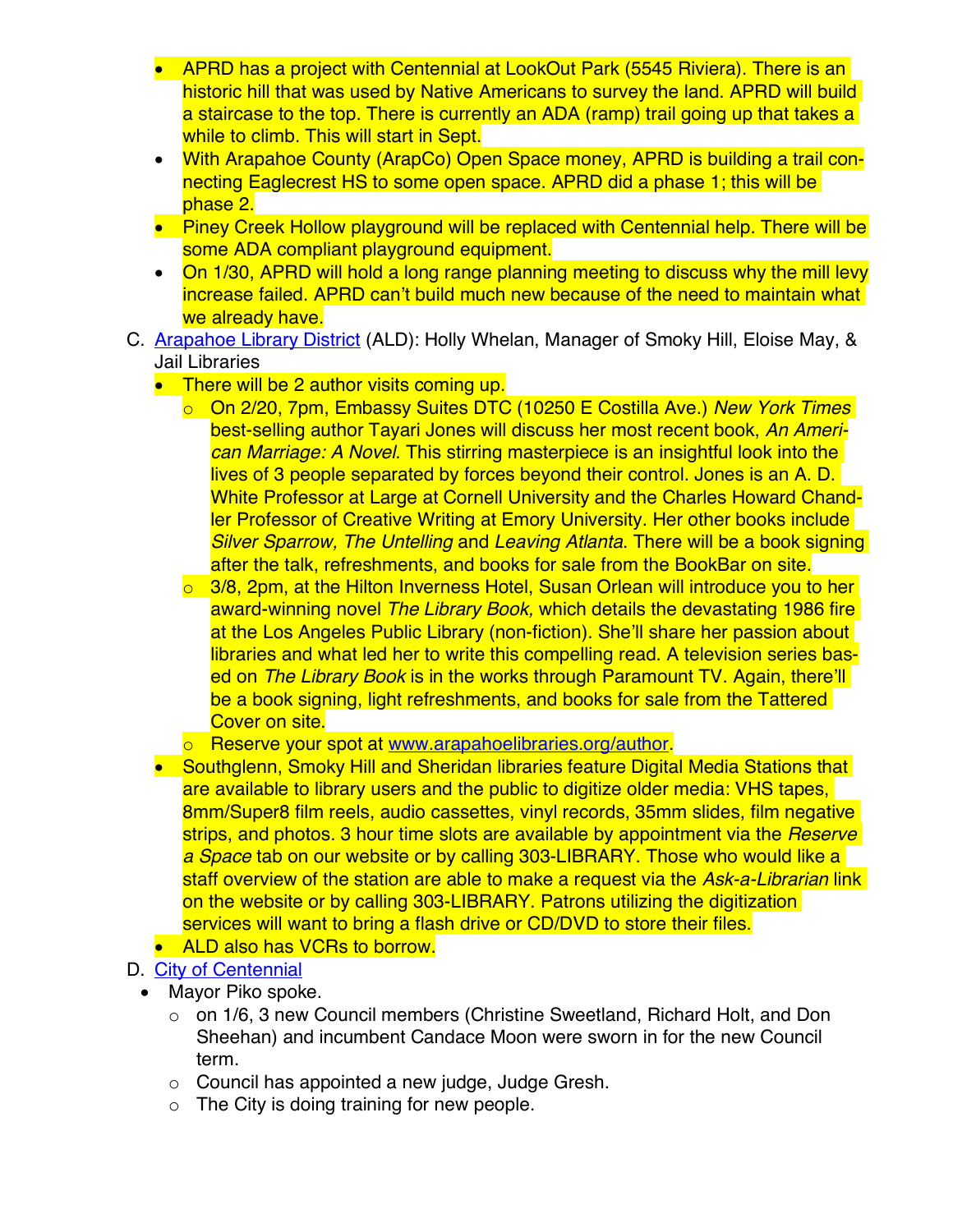- $\circ$  Council will be meeting to work on their Strategic Plan at end of Feb. They'll be focusing on economic development, fiscal stability, transportation & mobility.
- o The City is doing 2 Corridor studies: Colorado Blvd., County Line to Orchard for safety & transportation and University Blvd. for economic development/revitalization. Smoky Hill Rd. may be undertaken later in the year.
- o The southeast corner of Arapahoe & Yosemite is also being studied. There are multiple property owners and lots of infrastructure upgrades are needed.
- o Foxfield is planning to close some roads. Noon: The plan has gone out to bid twice and there've been no takers. There's no support from fire & schools.
- o Piko is working on a plan to get 1 Council member every CenCON meeting.
- 3. US Census 101
	- Adam Bickford, Colorado Dept. of Local Affairs (DOLA) ([demography.dola.colo](https://demography.dola.colorado.gov/)[rado.gov\)](https://demography.dola.colorado.gov/), [Adam.bickford@state.co.us,](mailto:Adam.bickford@state.co.us) [Colorado.gov/census2020](https://colorado.gov/colorado-census-2020)
	- Nancy Sonnenfeld, Census Coordinator for ArapCo & Centennial resident ([nsonnenfeld@arapahoegov.com](mailto:nsonnenfeld@arapahoegov.com))
	- We listened as Bickford presented a powerful PowerPoint presentation on the 2020 Census. Some very important facts to share.
		- o There will be no requests for extremely personal information.
		- $\circ$  Census info is not shared in any way, just the count, not with the City, the County, to State, or the feds beyond the Census.
		- o There is **no citizenship question** (No social security number is requested.). If you have too many people in your home, no one will find out. There are huge penalties if any census taker shares any info.
		- o There are only about 10 questions and **everyone** needs to be county. Federal money to our State, County, and City depends on an accurate count.
		- $\circ$  About mid-March, everyone should get a letter from the Census indicating ways people can complete the form. There will be an online option. If the form is not completed a census taker will have to come to your door!
		- o Please, make sure you share this info with your neighborhoods!!
		- $\circ$  The PowerPoint will be linked below these minutes. The page with the official Census logos should be shared, as well. Scams are already showing up. Make sure you only pay attention to items with an official logo.
	- The last 2 weeks of March, the online form will go live.
	- **Census Bureau won't contact anyone by phone or email until after end of April** and only if an address doesn't complete the form. There will be a phone number to call if you think something is spam.

## 4. **CenCON Business**

- A. President's report, Gerry Cummins
	- Cummins attended the swearing in of the Council members on 1/6.
	- She also attended an Open House for the Colorado Blvd. Multimodal Study. o There is a survey on the issue at: [Colorado-Boulevard-Multimodal-Study](http://www.centennialco.gov/Colorado-Boulevard-Multimodal-Study)
- B. Secretary, Andrea Suhaka
	- A motion was made, seconded, and approved unanimously to approve the Oct. & Nov. minutes, as mailed. (Doerr/Tinkey)
- C. Treasurer, Debbie Rasor
	- Balance Forward: **\$2,006.70**
	- Deposits: 2 members 2 \$30 ea. \$ 60.00
	- Expenses: Library donation \$ 600.00